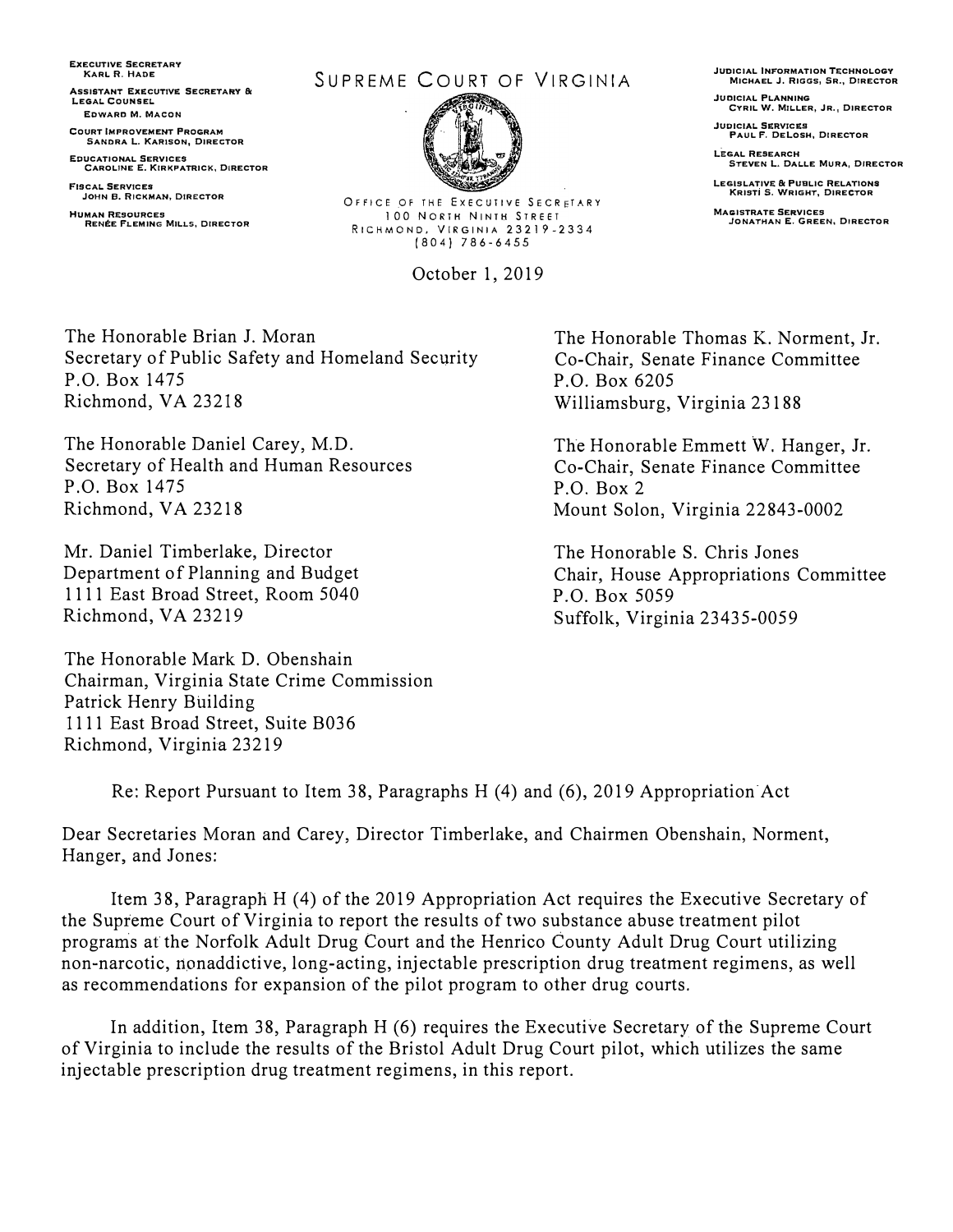Report Pursuant to Item 38, Paragraphs H (4) and (6), 2019 Appropriation Act October 1, 2019 Page Two

Please find enclosed the report addressing these budget items. If you have any questions about the report, please do not hesitate to contact me.

With best wishes, I am

Very truly yours,

 $1274$ 

Karl R. Hade

KRH:jrp Enclosure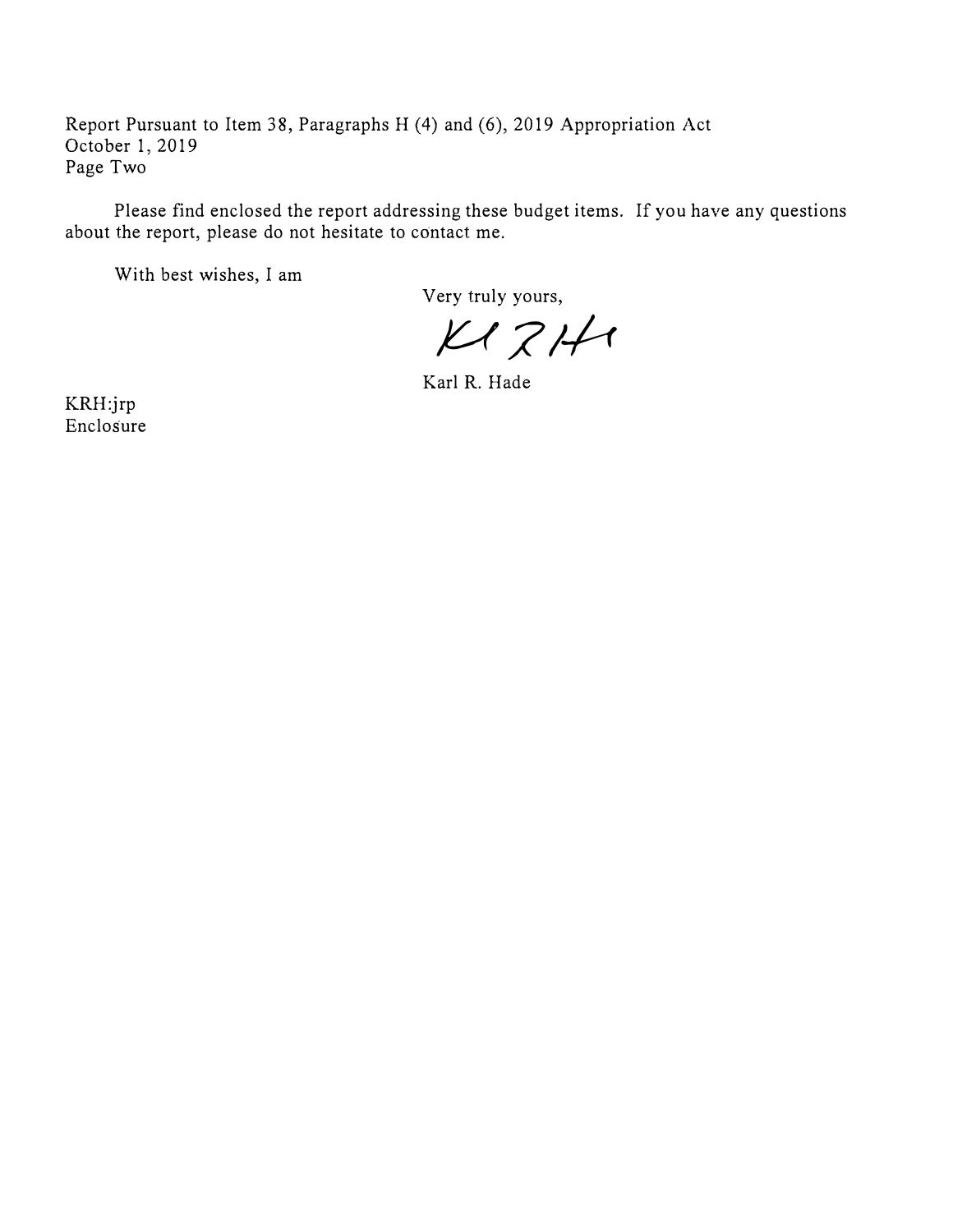# **VIRGINIA DRUG TREATMENT COURTS: SUBSTANCE USE TREATMENT PILOTS**

October 1, 2019

**Office of the Executive Secretary Supreme Court of Virginia**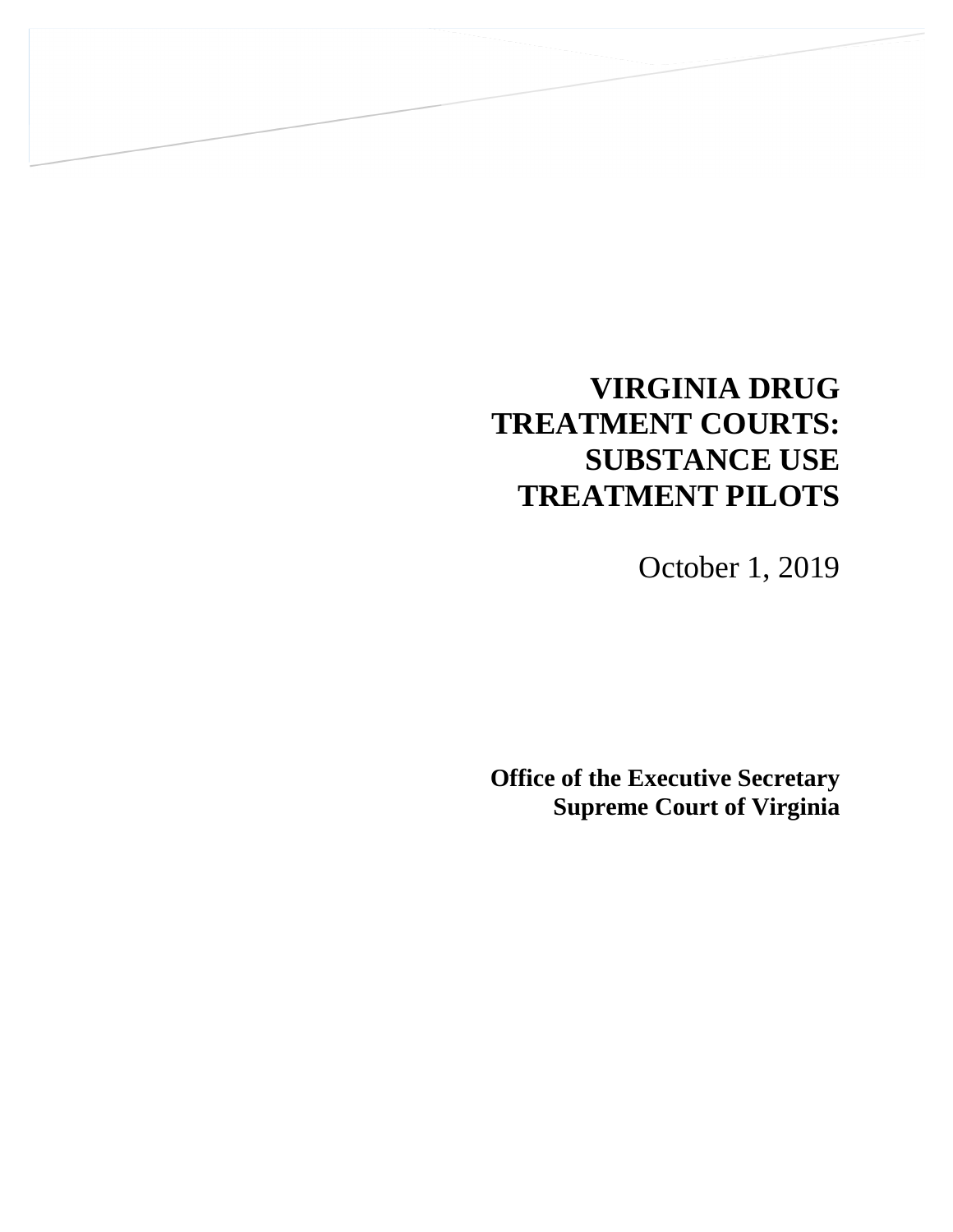# **PREFACE**

The Virginia 2019-2020 State Budget (Items 38 H. #4 & #6), *see* Appendix A, directs the Office of the Executive Secretary (OES) of the Supreme Court of Virginia to report the results of the pilot programs, as well as recommendations for expansion of the pilot program to other drug courts, to the Secretaries of Public Safety and Homeland Security and Health and Human Resources, the Director of the Department of Planning and Budget, the Chairman of the Virginia State Crime Commission, and the Chairmen of the House Appropriations and Senate Finance Committees. This report includes the pilot programs of Henrico, Norfolk, and Bristol.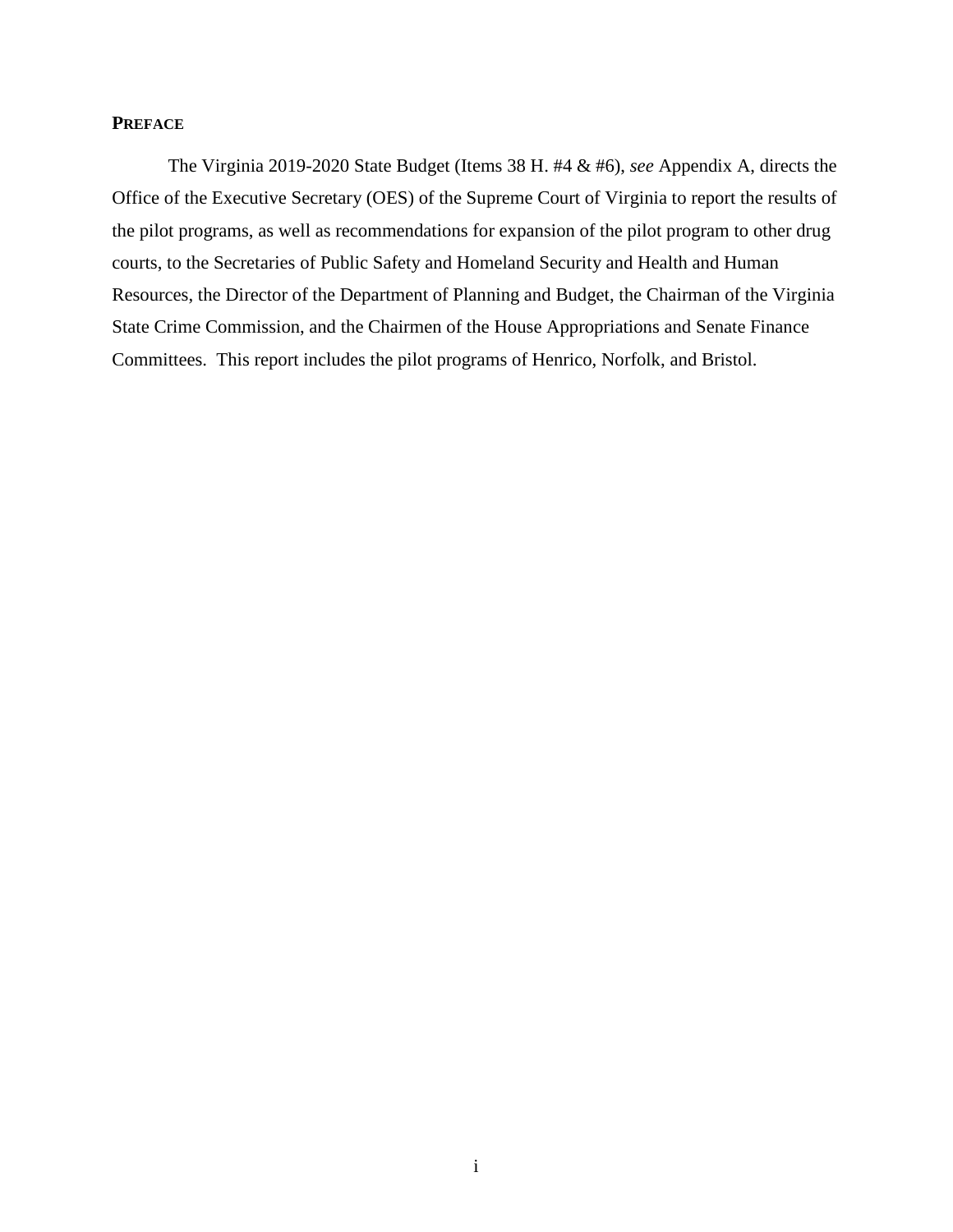#### **I. Background: Need/Problem/Desire Addressed by Initiative**

Beginning in 2015, drug courts applying for federal funding pursuant to the Adult Drug Court Discretionary Grant Program of the U.S Department of Justice, Bureau of Justice Assistance (BJA) were required to attest in writing that they will not deny otherwise eligible candidates access to the program because of a candidate's use of an FDA-approved medication for the treatment of a substance use disorder and not require participants to discontinue such medications as a condition of completion of the program (U.S. Department of Justice, 2015). The grant language creates a difficult-to-rebut presumption that medication-assisted treatment (MAT) will be permitted if it is prescribed lawfully by a licensed medical practitioner who has personally examined the participant and determined that the medication is appropriate to treat the disorder. The MAT attestation applies only to drug treatment court dockets receiving BJA or Substance Abuse Mental Health Services Administration (SAMHSA) funding.

In November 2015, the Honorable Terry McAuliffe created the Governor's Task Force on Prescription Drug and Heroin Abuse to address the rising issue of prescription drug abuse as well as heroin use. The overarching goal of the Task Force was focused on improving public safety and public health. The Task Force noted improvements were needed in access to and availability of treatment services. As part of the work of the Task Force, the treatment workgroup offered the following recommendation: Explore ways to enhance MAT through Community Service Boards (CSBs), Drug Treatment Courts and jail-based treatment. Identified barriers to providing MAT included limited funding, lack of access to a qualified physician or lack of an opiate treatment program, and lack of staff knowledge of how medication may assist in recovery.

The Task Force further discussed several barriers to accessing MAT. These include "stigma within the recovery community, as well as among providers and within the judicial system; inadequate reimbursement; lack of capacity for treatment and poor distribution of capacity across the state; and quality of care issues."[1](#page-4-0) The treatment workgroup offered additional recommendations related to the lack of access to treatment for drug addiction in Virginia noting it as a major barrier to overcoming prescription opioid and heroin abuse, misuse, and overuse.

<span id="page-4-0"></span><sup>&</sup>lt;sup>1</sup> Governor's Task Force on Prescription Drugs & Heroin Abuse Interim Report 2015, p. 12. Retrieved at <http://www.dhp.virginia.gov/taskforce/default.htm>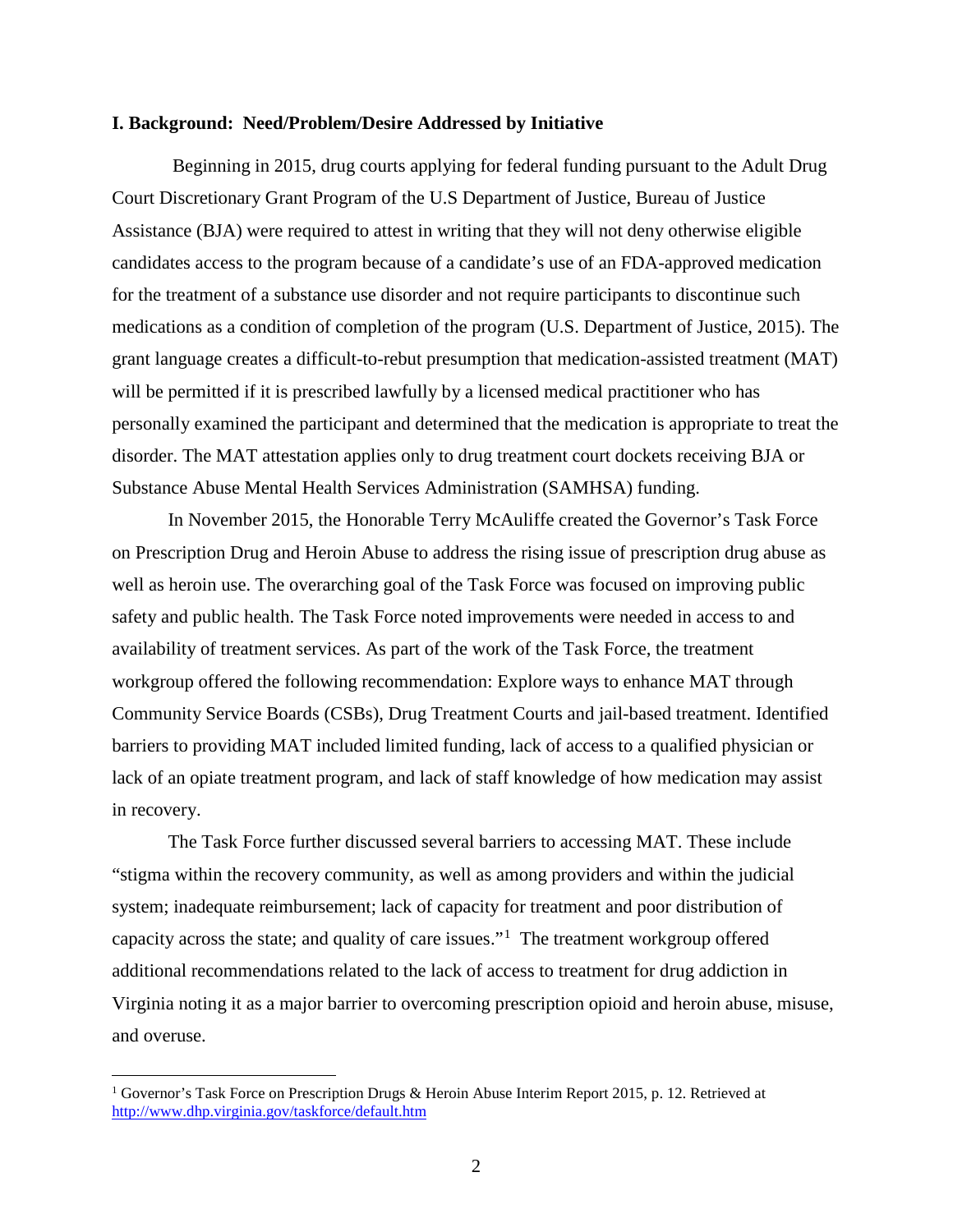In 2018, the General Assembly approved the expansion of Medicaid and the Department of Behavioral Health and Developmental Services (DBHDS or the Department) was tasked with transforming the behavioral health system. DBHDS designed System Transformation Excellence and Performance (STEP-VA), an innovative initiative for individuals with behavioral health disorders that features a uniform set of required services, consistent quality measures, and improved oversight in all Virginia communities. STEP-VA is based on a national best practice model that requires the development of a set of deliberately chosen services that make up a comprehensive, accessible system for those with serious behavioral health disorders. This stakeholder initiative helped define the services that were suggested as needed in Virginia. DBHDS subsequently received \$5 million to implement MAT. MAT is included as an evidencebased practice under outpatient services. Access to MAT can prevent death from opiate overdose, which is an epidemic in Virginia and the nation.

The Virginia 2018-2020 State Budget Item 312 #EE directs DBHDS to increase access to MAT for individuals with substance use disorders who are addicted to opioids. Out of this appropriation, \$5,000,000 was funded for the first year from the federal State Targeted Response to the Opioid Crisis Grant and \$5,000,000 was funded for the second year from the general fund. In expending this amount, the Department is to ensure that preferred drug classes include nonnarcotic, non-addictive, injectable prescription drug treatment regimens. The Department is required to ensure that a portion of the funding is used for non-narcotic, non-addictive, prescription drug treatment regimens for individuals who are: (i) on probation; (ii) in an institution, prison, or jail; or (iii) not able for clinical or other reasons to participate in buprenorphine or methadone-based drug treatment regimens.

#### **II. Naltrexone**

Naltrexone, with the brand name Vivitrol<sup>®</sup>, was approved by the Federal Drug Administration (FDA) in 2006 for alcohol dependence and in 2010 for the prevention of relapse of opioid dependence after detoxification. As a physician-prescribed clinician-administered injectable medication, it may be covered under a Medicaid pharmacy benefit or medical benefit plan unlike either the generic tablet form of Naltrexone or the various formulations of buprenorphine, which are almost always covered as outpatient pharmacy benefits. If listed under medical benefits as an injectable like certain cancer medications, the prescribing physician must

3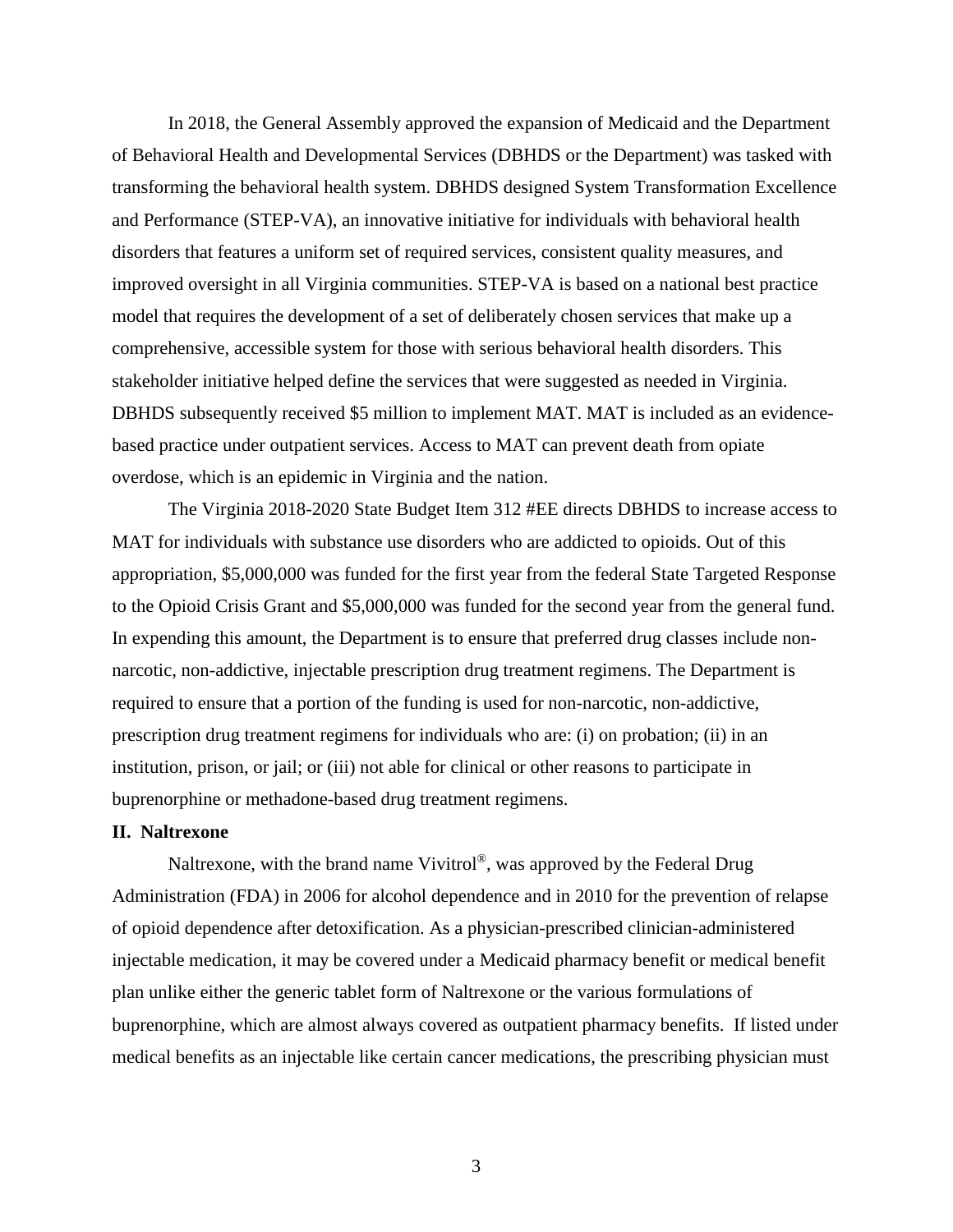first use the medical benefit "buy and bill"[2](#page-6-0) for the medication in order to be reimbursed by Medicaid or other health plans.

Unlike methadone or buprenorphine, Naltrexone is not a controlled substance. Naltrexone is a specialty pharmaceutical that must be administered by a health care clinician. Since it is injected by a clinician, there are limited concerns about patient misuse or diversion. Prescribers do not require any special training or certification other than learning how to appropriately inject the medication in their offices. As it is not a self-administered specialty pharmaceutical, it is typically covered as a medical benefit with implications for the patient in terms of co-payments for office-based injection.

The Vivitrol<sup>®</sup> prescribing information on file at Alkermes, Inc., provides that Vivitrol<sup>®</sup> is naltrexone for extended-release injectable suspension, the only non-addictive, once-monthly medication available used with counseling to treat opioid and alcohol dependence.<sup>[3](#page-6-1)</sup> It also lists the following attributes and important safety information for Vivitrol®:

- Non-addictive
- Has no street value
- Opioid antagonist
- Requires detox
- Non-Narcotic
- Once-monthly injectable
- Used with counseling and Administered by healthcare professional

SAMHSA defines Naltrexone as "a medication approved by the FDA to treat opioid use disorders and alcohol use disorders. The injectable extended-release form of the drug (Vivitrol®) is administered at 380mg intramuscular once a month. Naltrexone can be prescribed by any health care provider who is licensed to prescribe medications. Administering naltrexone prior to detoxification precipitates a severe and potentially medically hazardous withdrawal" (SAMHSA, 2012). For participants who are unable to achieve an initial period of opiate sobriety, naltrexone might not be a feasible option. Another concern is that naltrexone reduces physiological

<span id="page-6-0"></span><sup>2</sup> Patients with government insurance are not eligible for the Copay Assistance Program, including, but not limited to, Medicare, Medicaid, Medigap, VA, DoD, TRICARE, CHAMPVA, or any other federally or state-funded government assisted program.

<span id="page-6-1"></span><sup>&</sup>lt;sup>3</sup> Vivitrol [prescribing information]. Waltham, MA: Alkermes, Inc; 2015.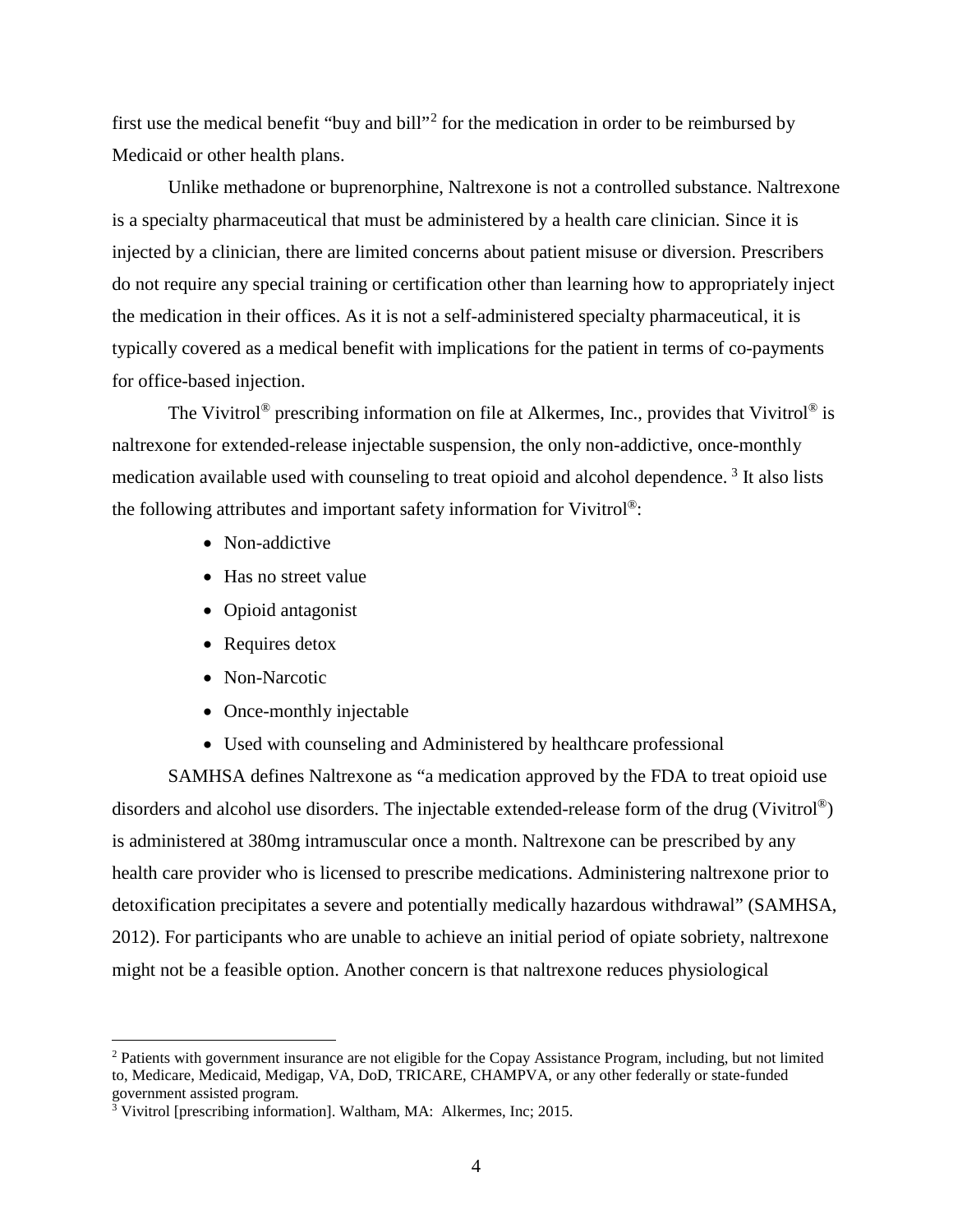tolerance to opiates; therefore, participants may be at risk for overdose and death if they stop taking naltrexone and resume using illicit opiates precipitously." (SAMHSA, 2012).

SAMHSA continues to warn that "if a person relapses and returns to using opioids, Naltrexone prevents the feeling of getting high. Individuals using Naltrexone should not use any other opioids or illicit drugs; drink alcohol; or take sedatives, tranquilizers, or other drugs. Patients on Naltrexone may have reduced tolerance to opioids and may be unaware of their potential sensitivity to the same, or lower, doses of opioids that they used to take. If patients who are treated with Naltrexone relapse after a period of abstinence, it is possible that the dosage of opioid that was previously used may have life-threatening consequences, including respiratory arrest and circulatory collapse." (SAMHSA, 2011)

While there are no clear recommended guidelines for the duration of Naltrexone therapy, 6 to 12 months is a likely minimum in most cases. Naltrexone can be stopped abruptly without withdrawal symptoms, but before discontinuing this medication, a careful clinical evaluation of the risk for relapse should be conducted (Kleber, 2007).

#### **III. Status of Implementation**

Information entered into Virginia's Drug Court/Specialty Docket Database administered by OES generates the following information related to each of the local drug treatment court dockets selected as the Vivitrol pilot sites regarding their participant's reported drug of choice. (Table 1).

| <b>Table 1: Primary Drug of Choice</b>                          |                |                     |                 |                 |  |  |  |
|-----------------------------------------------------------------|----------------|---------------------|-----------------|-----------------|--|--|--|
| As reported by drug court participants at time of program entry |                |                     |                 |                 |  |  |  |
|                                                                 | <b>FY2016</b>  | <b>FY2017</b>       | <b>FY2018</b>   | <b>FY2019</b>   |  |  |  |
| <b>Bristol Adult</b>                                            | N/A            | 13% Opiates         | 61% Opiates     | 20% Opiates     |  |  |  |
| <b>Drug Court</b>                                               |                | 31% Marijuana       | 18.2%           | 26.1%           |  |  |  |
|                                                                 |                | 25% Methamphetamine | Methamphetamine | Methamphetamine |  |  |  |
| <b>Henrico Adult</b>                                            | 67%            | 67% Opiates         | 71% Opiates     | 67% Opiates     |  |  |  |
| <b>Drug Court</b>                                               | <b>Opiates</b> |                     |                 |                 |  |  |  |
| <b>Norfolk Adult</b>                                            | 53%            | 53% Opiates         | 40% Cocaine     | 74% Opiates     |  |  |  |
| <b>Drug Court</b>                                               | <b>Opiates</b> |                     | 35% Opiates     |                 |  |  |  |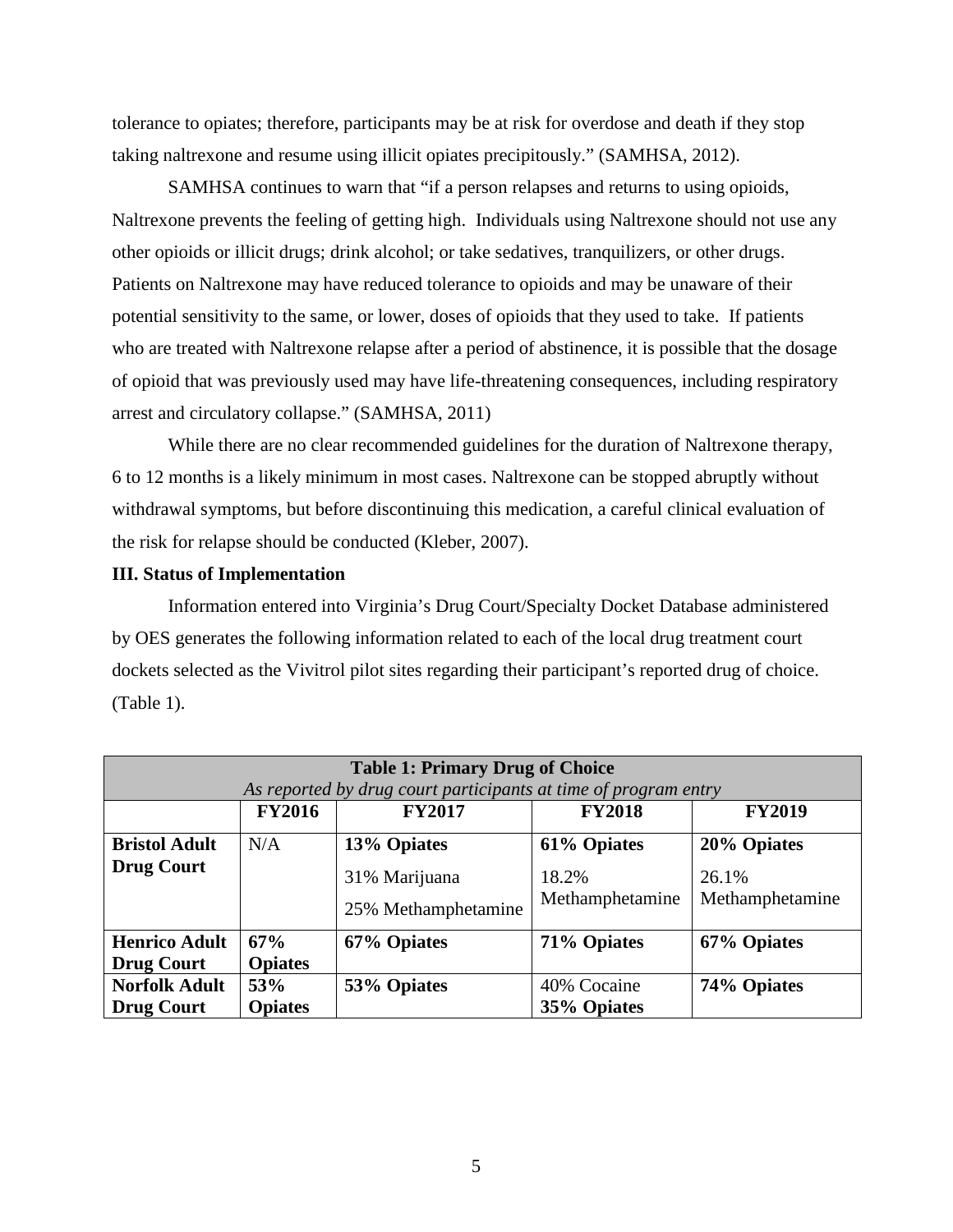The Vivitrol® pilot funds were administered by OES to the three drug treatment court dockets: Bristol, Norfolk, and Henrico Adult Treatment Courts, using a grant process. Each drug court completed a grant application process that included the following:

- A detailed description of the program
- A copy of the policy  $&$  procedures manual for the pilot
- Commitment to compliance with the Medication Guide provided by the Vivitrol<sup>®</sup> manufacturer

The funds expended by each pilot per fiscal year appears below in Table 2.

| <b>Table 2: Vivitrol Funds Expended</b> |                      |                      |                      |  |  |  |
|-----------------------------------------|----------------------|----------------------|----------------------|--|--|--|
|                                         | <b>FY2017</b>        | <b>FY2018</b>        | <b>FY2019</b>        |  |  |  |
| Locality                                | <b>Funds Spent</b>   | <b>Funds Spent</b>   | <b>Funds Spent</b>   |  |  |  |
| <b>Bristol Adult Drug</b><br>Court      |                      | \$0 of \$50,000      | \$0 of \$50,000      |  |  |  |
| Henrico Adult Drug<br>Court             | \$0 of \$50,000      | \$19,462 of \$50,000 | \$22,609 of \$50,000 |  |  |  |
| Norfolk Adult Drug<br>Court             | \$28,102 of \$50,000 | \$45,498 of \$50,000 | \$40,145 of \$50,000 |  |  |  |

# **A. Bristol Adult Drug Treatment Court**

The Bristol Adult Drug Treatment Court docket and Highlands Community Services Board collaboratively developed policy and procedures, negotiated with the pharmaceutical vendor and created a strategy for program compliance. As of this report, no funds have been expended by Bristol Adult Drug Treatment Court for Vivitrol<sup>®</sup>. As no participants enrolled in the pilot, outcome and success measures are not available. This program has opted not to apply for FY2020 funding.

# **B. Henrico Adult Drug Treatment Court**

The Henrico Adult Drug Treatment Court docket did not expend any of their FY2017 allotted funds. The first participant in the Vivitrol pilot began in late June 2017 and related expenses were applied to FY2018 grant funds. This program's target population is active participants in the Henrico Drug Court that have demonstrated an inability to abstain from opiate and/or alcohol use. This target population would have received interventions for their continued non-compliance; extra treatment sessions, essays, additional AA/NA meetings, and possible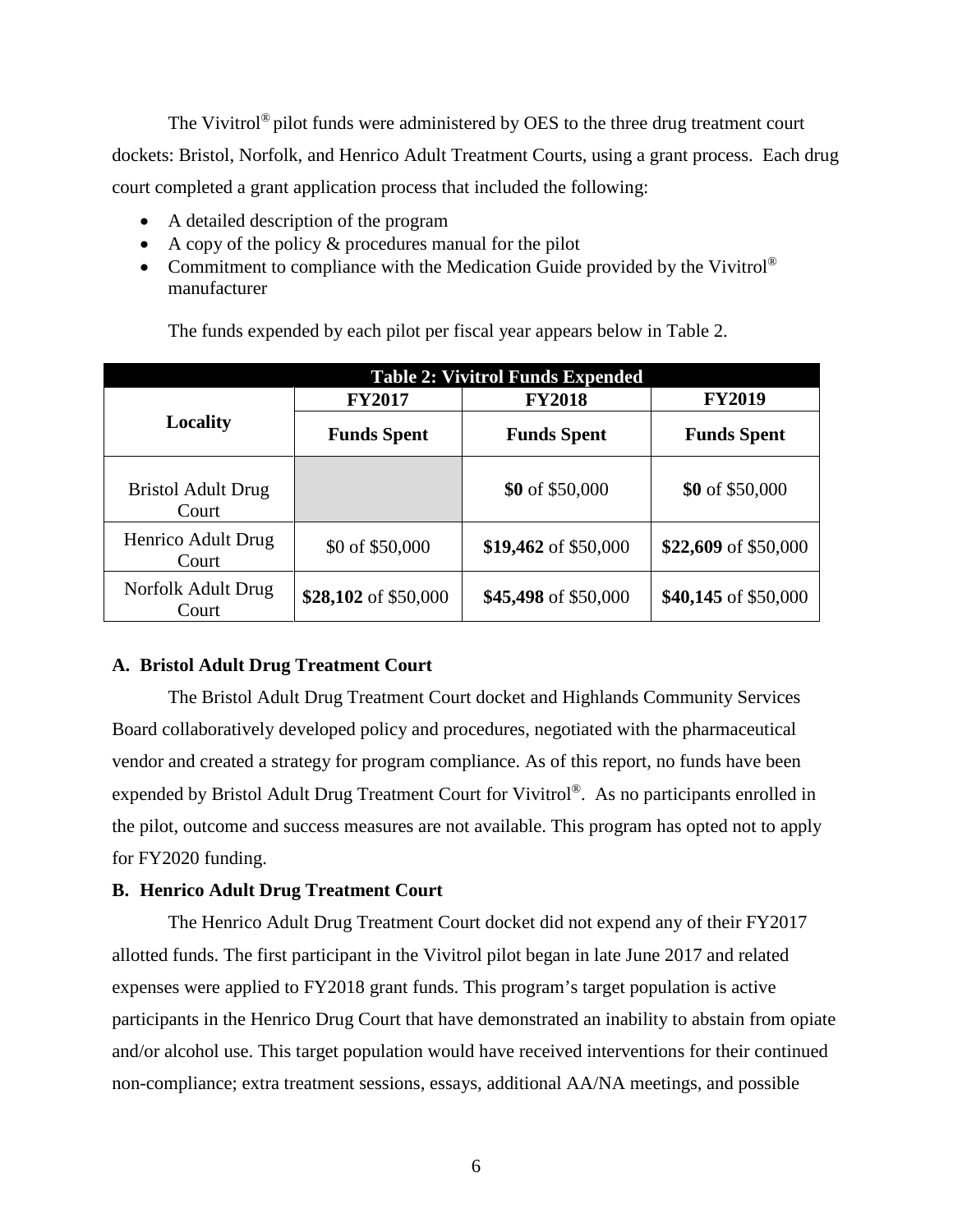short jail sentences. After those interventions, if a participant continues to test positive for opiates and/or alcohol, the participant is referred to the Henrico County Mental Health for medical evaluation. The program changed their access to Vivitrol® from the jail to the Henrico County Mental Health and Substance Abuse Services. The Henrico County Mental Health medical staff provides the initial assessment and all subsequent injections if the participant is eligible for Vivitrol®. Each participant is expected to remain in the Vivitrol pilot for six months. If applicable, the participant would be allowed to graduate from the Drug Treatment Court while still on Vivitrol®. As of July 1, 2019, Henrico spent \$19,462 to serve four (4) participants on Vivitrol®. There are no outcome or success measures because no participants enrolled in the pilot have graduated yet.

#### **C. Norfolk Adult Drug Treatment Court**

The Norfolk Adult Drug Treatment Court docket uses the funds to enhance their CSB's Opioid Treatment Program (OTP) with Vivitrol®. The OTP program was only able to offer Methadone prior to these funds. OTP staff include professionals with medical, clinical and administrative expertise. Patients receive individually prescribed medication from a licensed medical practitioner and routinely meet with a primary counselor and attend clinic groups. Drug screens are used as a clinical tool to modify treatment approaches and interventions. Patients and their families receive education about substance addiction. Norfolk's program uses 100% of their funds in the 'supplies and other' category for the medication. The program estimates the cost of Vivitrol® at \$1,000 per injection/dose. As of July 1, 2018, Norfolk spent \$45,498 to serve seventeen (17) participants on Vivitrol<sup>®</sup>. There are no outcome or success measures because no participants enrolled in the pilot have graduated yet, and data results are too small to draw conclusions.

### **D. MAT in Drug Treatment Courts other than pilot sites**

While 21 participants were reported to receive Vivitrol<sup>®</sup> over the past three years in the pilot sites, drug courts throughout the Commonwealth have reported an increase in the number of participants who receive MAT. Through a review of data from Virginia's Drug Treatment Court Database, 33 additional cases are reported as using Vivitrol® in other drug courts during the same time period. A summary of MAT treatment cases other than the pilot sites appear in Table 3. As of FY2019, over six percent (6.6%) of the statewide adult drug court population received MAT of some kind.

7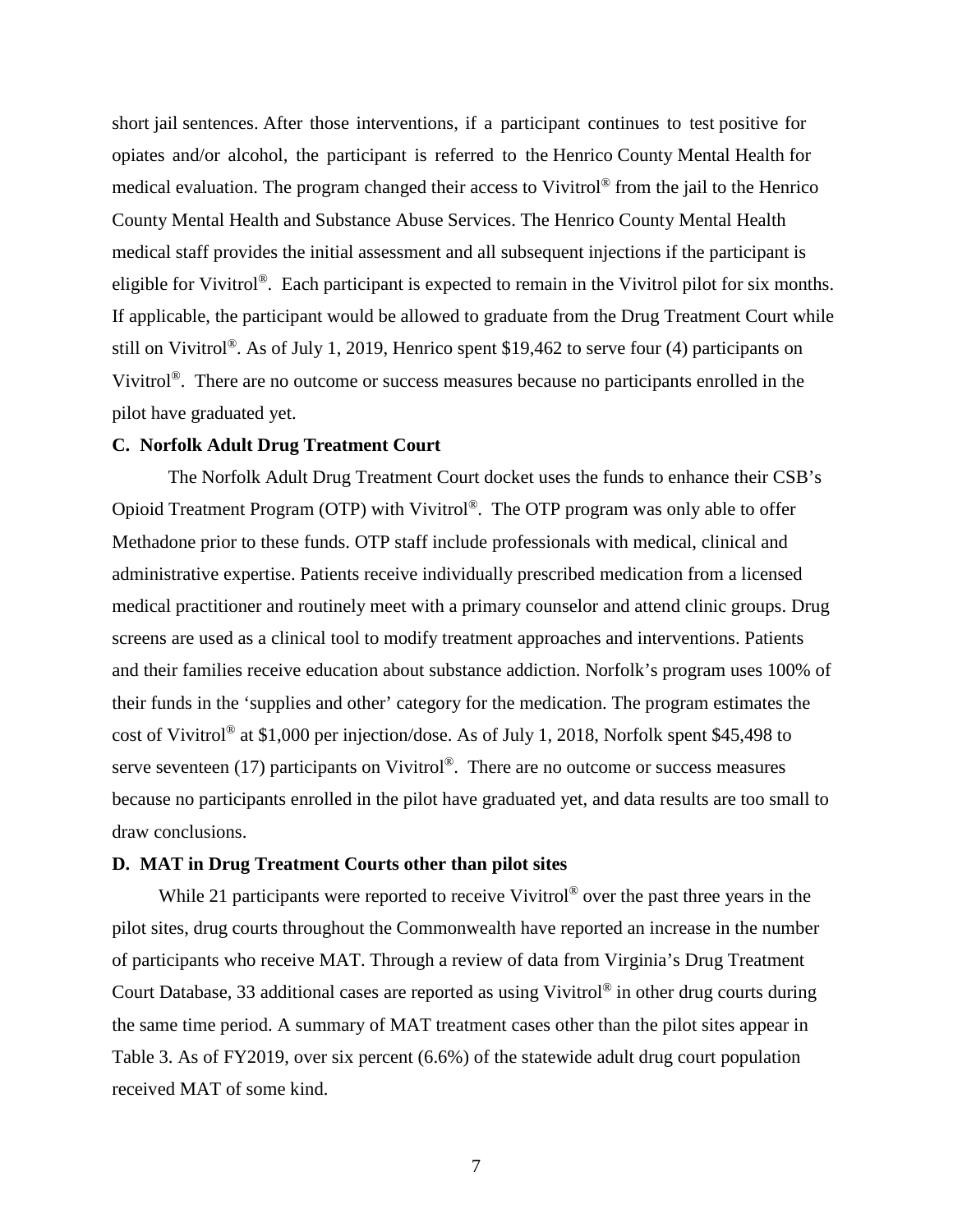| Table 3: Adult Drug Court Participants Treated with MAT       |                |               |                |  |  |  |
|---------------------------------------------------------------|----------------|---------------|----------------|--|--|--|
| <b>MAT</b><br>(treatment drug used<br>other than pilot sites) | <b>FY2017</b>  | <b>FY2018</b> | <b>FY2019</b>  |  |  |  |
| Buprenorphine                                                 | 3              | 7             | 13             |  |  |  |
| Methadone                                                     | $\overline{2}$ | 3             | 7              |  |  |  |
| Naltrexone                                                    | 0              | 1             | 3              |  |  |  |
| Suboxone                                                      | 5              | 17            | 43             |  |  |  |
| <b>Subutex</b>                                                | 0              |               | $\overline{0}$ |  |  |  |
| Vivitrol                                                      | 0              | 9             | 28             |  |  |  |
| <b>Total MAT cases</b>                                        | 10             | 38            | 94             |  |  |  |
| <b>Drug Court</b><br><b>Graduates</b> treated<br>with MAT     | 8              | 4             | 15             |  |  |  |

#### **IV. Recommendation**

# *Recommendation 1***: Provide funds for MAT options to the treatment providers serving drug treatment court dockets.**

OES continues to support the recommendation to explore ways to enhance medicationassisted treatment (MAT) through CSBs, Drug Treatment Courts, and jail-based treatment as recommended by the treatment workgroup of the Governor's Task Force on Prescription Drug and Heroin Abuse. Through Medicaid expansion, the DBHDS received \$5 million to increase access to MAT. Funds for MAT options should be made available to the treatment providers serving drug treatment court dockets.

*Recommendation 2***: Develop collaborative working relationships between physicians and criminal justice professionals to raise the bar for both professions and optimize outcomes for drug addicted persons, the judicial system, and the public at large.** 

It is the role of a competent, properly licensed physician to determine, based on the best available information, what regimen is most likely to be successful for a given patient. It is also the responsibility of a physician to explain this decision-making process to nonmedical persons, including the patient, the patient's loved ones, and third-party payers. Duly trained treatment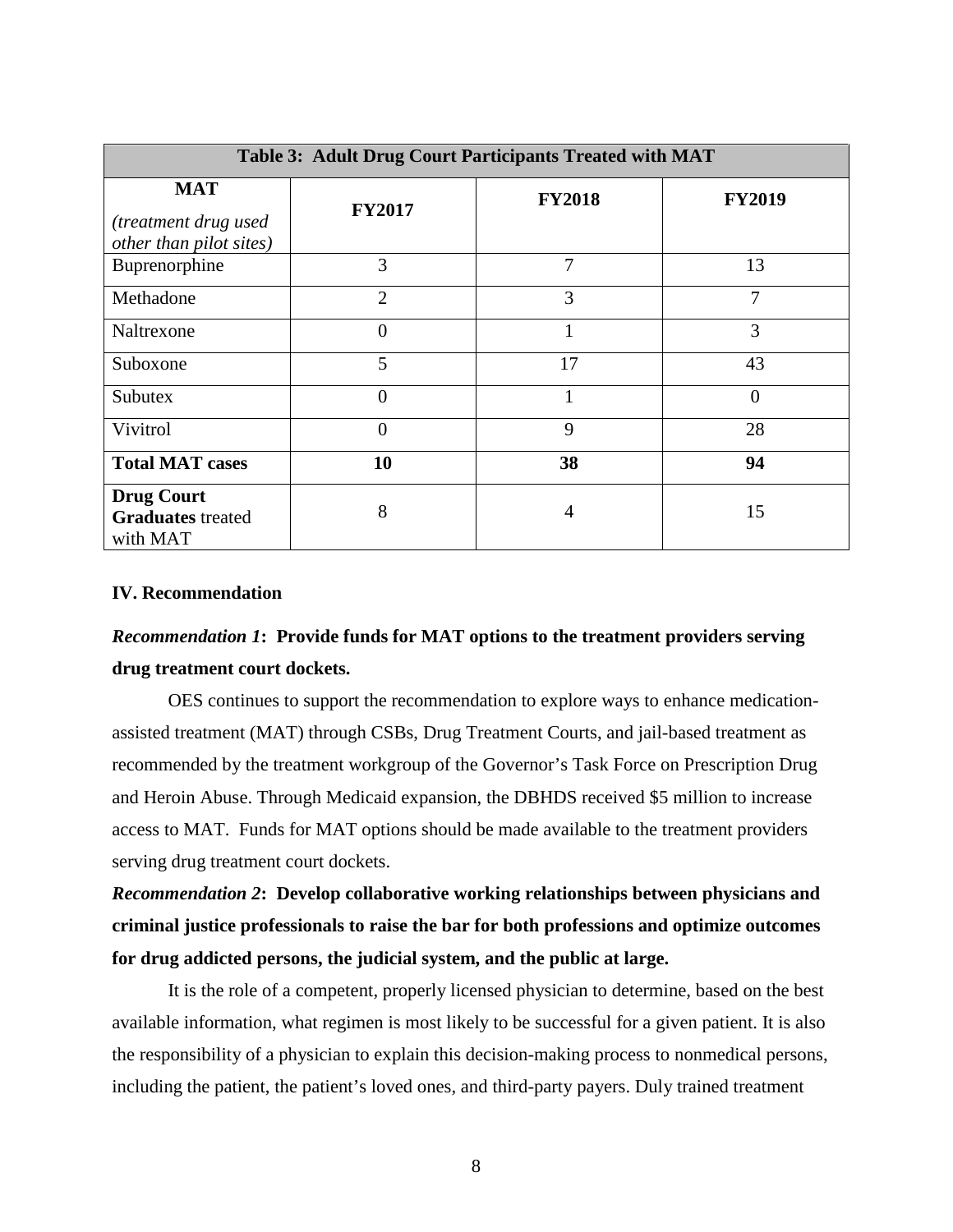professionals provide the counseling and other treatment services correlating with the medical treatment. Failing to consider scientific evidence when making decisions about MAT falls short of best practice standards (NADCP, 2013, 2015) and may under some circumstances amount to an abuse of judicial discretion.

Physicians and treatment personnel are likely to find the quality of their medical practice improves significantly when they are asked to articulate their decision-making process to nonmedical professionals. Giving words to one's actions and describing one's thought processes to interested third parties has a way of sharpening clinical skills and enhancing treatment results. *Recommendation 3:* **Expand pilot programs to localities with highest rates of fatal overdoses.**

Additional Vivitrol pilot sites should be selected as the data indicates the highest rate of overdoses by heroin and opioid prescription occur. The Virginia Department of Health, Office of the Chief Medical Examiner produced data maps to report the rate of fatal heroin and other prescription opioid overdoses. The current pilot site locations are not where the data indicates the highest need for this intervention. The most recent data maps are provided below.

#### **Rate of Fatal Heroin Overdoses by Locality of Overdose, 2017**



Source: Virginia Department of Health, Office of the Chief Medical Examiner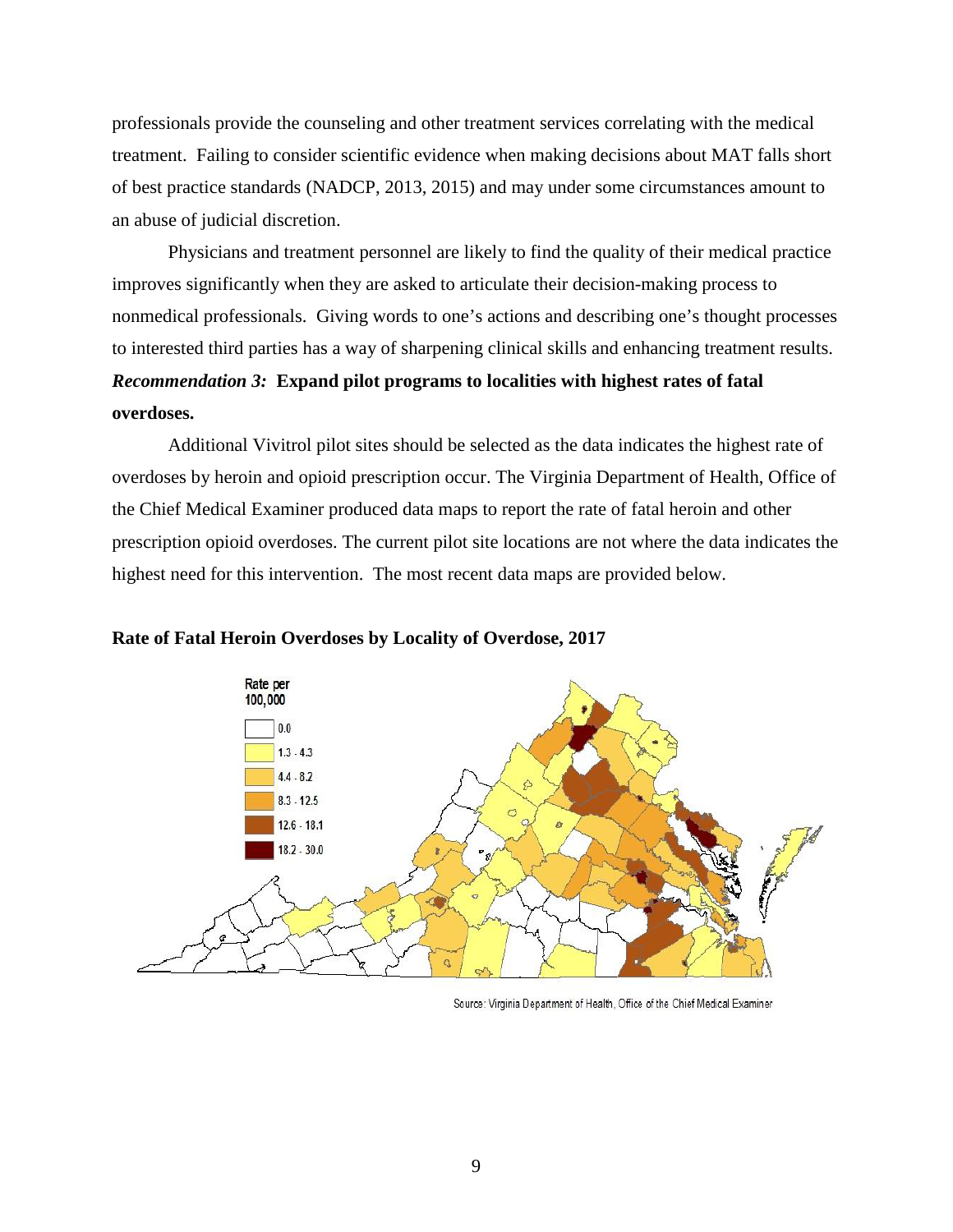

#### **Rate of Fatal Prescription Opioid (Excluding Fentanyl) Overdoses by Locality of Overdose, 2017**

Source: Virginia Department of Health, Office of the Chief Medical Examiner

#### *Recommendation 4:* **Continue to promote knowledge of the benefits of MAT.**

The barriers to providing MAT appear to have been removed. Judges and their drug court teams may benefit from education regarding the critical role MAT can play in helping drug treatment court participants achieve recovery, however. Sheriffs and jail administrators may also benefit from up-to-date information, access to qualified physicians, and funding to support necessary staff and to purchase medication. Several local and regional jails in Virginia have expressed interest and support to provide MAT services to inmates that suffer from Substance Use Disorder and co-occurring disorders. The Department of Criminal Justice Services (DCJS) has long supported these initiatives by providing technical assistance, training opportunities, and funding. The Department currently administers three funding streams that support such programs.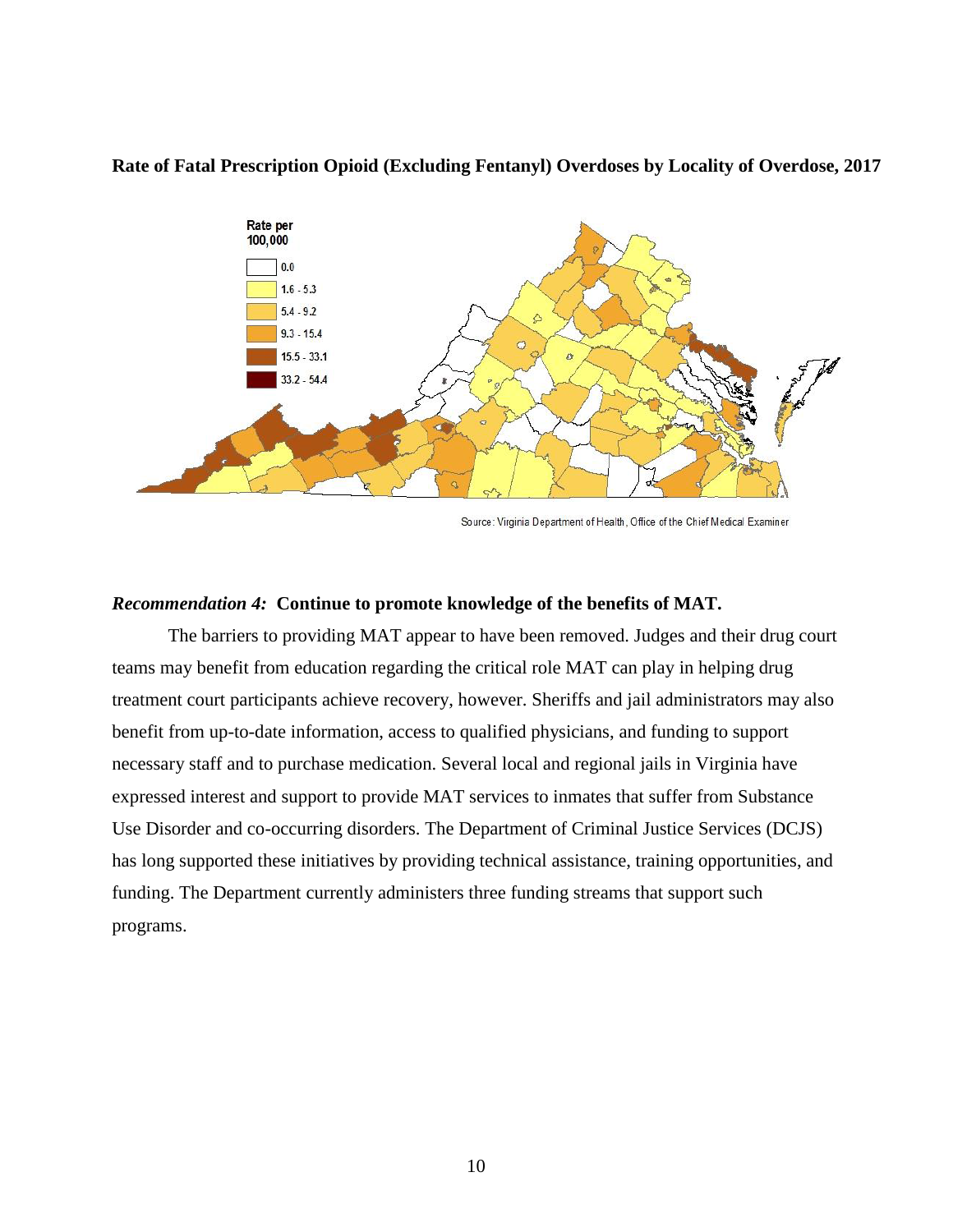#### **References**

- Alkermes, Inc, Data on File. Data as of April 2017. Vivitrol (Naltrexone for extended-release injectable suspension) and the Criminal Justice System Brochure.
- Kleber, H. D. (2007). Pharmacologic treatments for opioid dependence: detoxification and maintenance options. [Review]. *Dialogues in Clinical Neuroscience, 9*(4), 455-470.
- Marlowe, D.B., Hardin, C.D., & Fox, C.L. (2016). Painting the current picture: A national report on drug courts and other problem-solving courts in the United States. Alexandria, VA: National Drug Court Institute.
- National Association of Drug Court Professionals. (2013). Adult Drug Court best practice standards (Vol. I). Alexandria, VA: Author. Retrieved from http://www.nadcp.org/sites/default/files/nadcp/AdultDrugCourtBestPracticeStandards.pdf
- Substance Abuse and Mental Health Services Administration (SAMHSA). (2011). Medication-Assisted Treatment for Opioid Addiction: 2010 State Profiles (HHS Publication No. SMA-11-4643). Rockville, MD: Substance Abuse and Mental Health Services Administration.
- Substance Abuse and Mental Health Services Administration. (2012). An introduction to extended release injectable naltrexone for the treatment of people with opioid dependence. SAMHSA Advisory, 11(1), 1–8. Retrieved from <http://store.samhsa.gov/shin/content/SMA12-4682/SMA12-4682.pdf>
- U.S. Department of Justice, Office of Justice Programs, Bureau of Justice Assistance. (2015). Adult Drug Court Discretionary Grant Program FY 2015 Competitive Grant Announcement (OMB No. 1121-0329). Retrieved from <https://www.bja.gov/Funding/15DrugCourtSol.pdf>
- Virginia 2018-2020 State Budget (Item 312 #EE): Retrieved from <https://budget.lis.virginia.gov/item/2018/2/HB5002/Chapter/1/312/>
- Virginia Department of Health [Medical Examiner](http://www.vdh.virginia.gov/medical-examiner) Forensic Epidemiology <http://www.vdh.virginia.gov/medical-examiner/forensic-epidemiology>
- Virginia Department of Health Professionals. (2015). Recommendations of the Governor's Task Force on Prescription Drug and Heroin Abuse. Henrico, VA: Author.

Vivitrol [prescribing information]. Waltham, MA: Alkermes, Inc; 2015.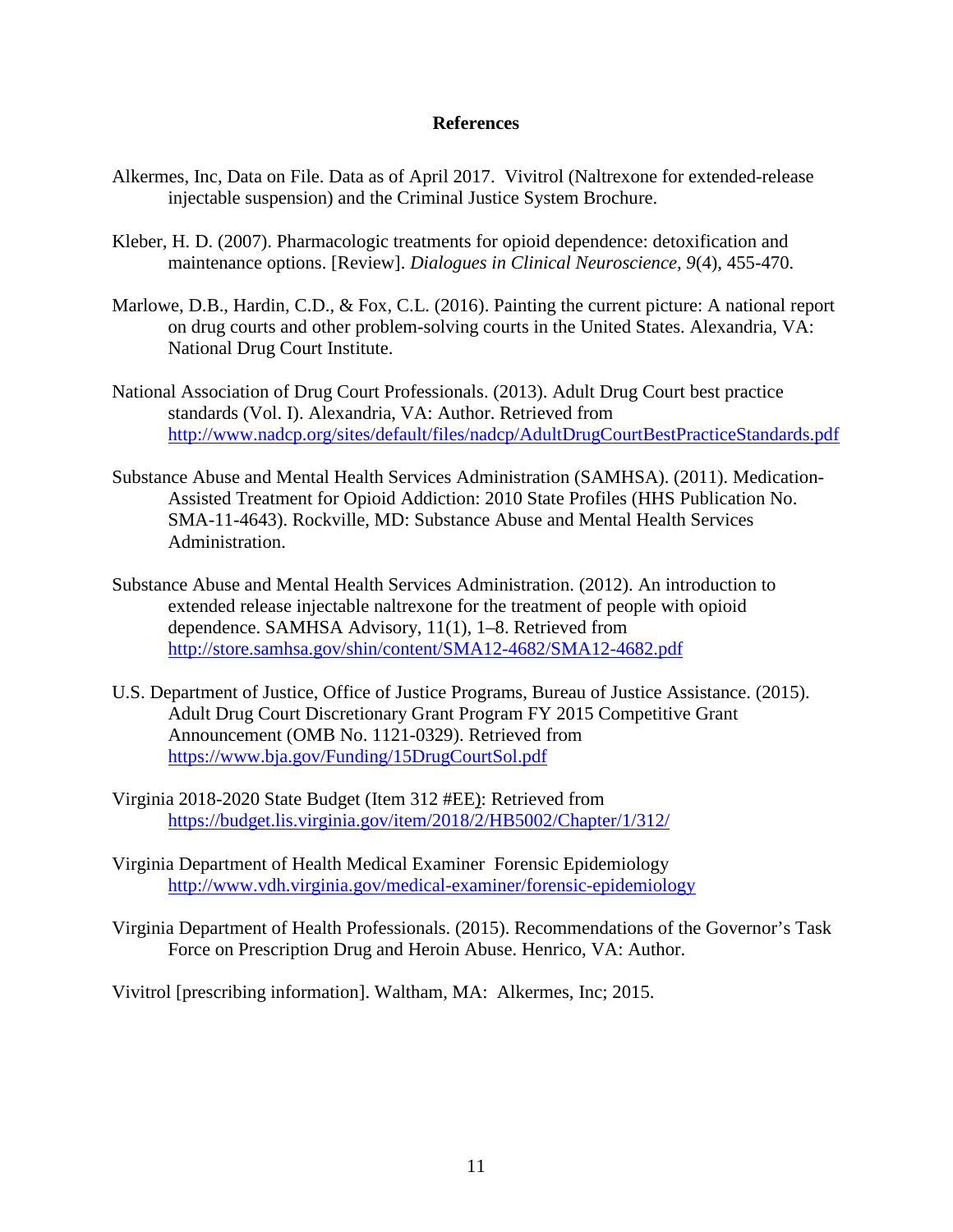# **Appendix A**

#### Virginia 2019-2020 State Budget (Items 38 H. #4):

4. Included in this item is \$100,000 the first year and \$100,000 the second year from the general fund to support two substance abuse treatment pilot programs at the Norfolk Adult Drug Court and the Henrico County Adult Drug Court utilizing non-narcotic, non-addictive, long-acting, injectable prescription drug treatment regimens. The Norfolk and Henrico County Adult Drug Courts shall utilize these resources to support pilot program medication, provider fees, counseling, and patient monitoring. The Executive Secretary of the Supreme Court shall report the results of the pilot program, as well as recommendations for expansion of the pilot program to other drug courts, to the Secretaries of Public Safety and Homeland Security and Health and Human Resources, the Director of the Department of Planning and Budget, the Chairman of the Virginia State Crime Commission, and the Chairmen of the House Appropriations and Senate Finance Committees by October 1 each year of the pilot program. The Norfolk and Henrico County Adult Drug Courts shall provide all necessary information to the Office of the Executive Secretary to conduct such an evaluation.

#### Virginia 2019-2020 State Budget (Items 38 H. #6):

6. Included in this item is \$50,000 the second year from the general fund to support a substance abuse treatment pilot program at the Bristol Adult Drug Court utilizing non-narcotic, nonaddictive, long-acting, injectable prescription drug treatment regimens. The Bristol Adult Drug Court shall utilize these resources to support pilot program medication, provider fees, counseling, and patient monitoring. The Executive Secretary of the Supreme Court shall include the results of this pilot program in its report pursuant to Item 38.H.5. The Bristol Adult Drug Court Program shall provide all necessary information to the Office of the Executive Secretary to conduct this evaluation.